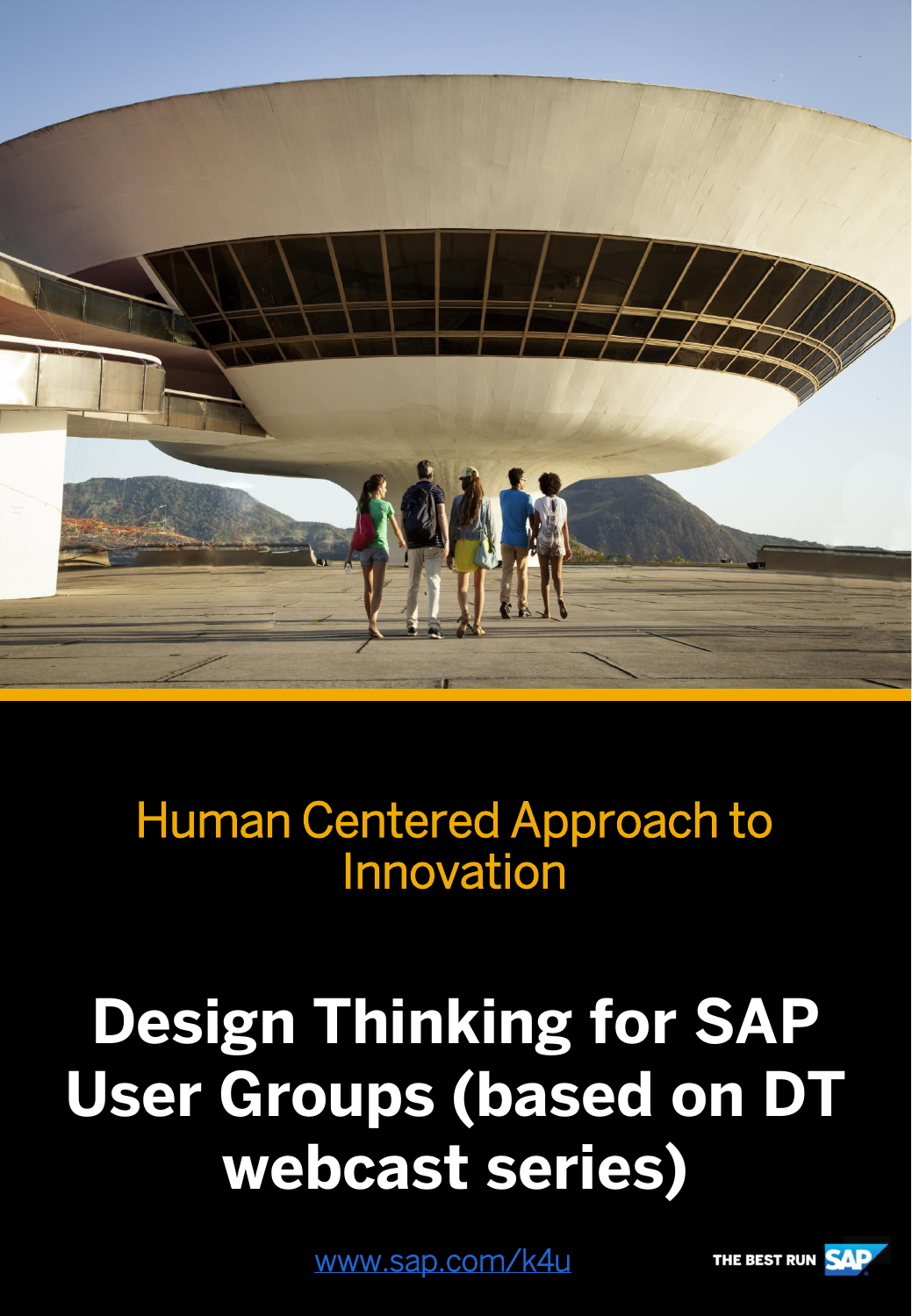# Introduction

Innovation is a key element in adapting to rapidly changing markets and business conditions. Making innovation real requires a structured, human-centered approach that supports the entire innovation lifecycle: from the generation of novel business ideas to the development and delivery of high value solutions. SAP applies the human-centered approach to innovation in many areas and integrates it in various customer engagements. This e-book gives an introduction to the main phases of the SAP's Human-Centered Approach, which follows the Design Thinking methodology. Discover five main phases of the methodology starting with "Overview" and ending with "Run&Scale". At the end of the e-book you will find additional assets and learning resources helping in deepening your knowledge.

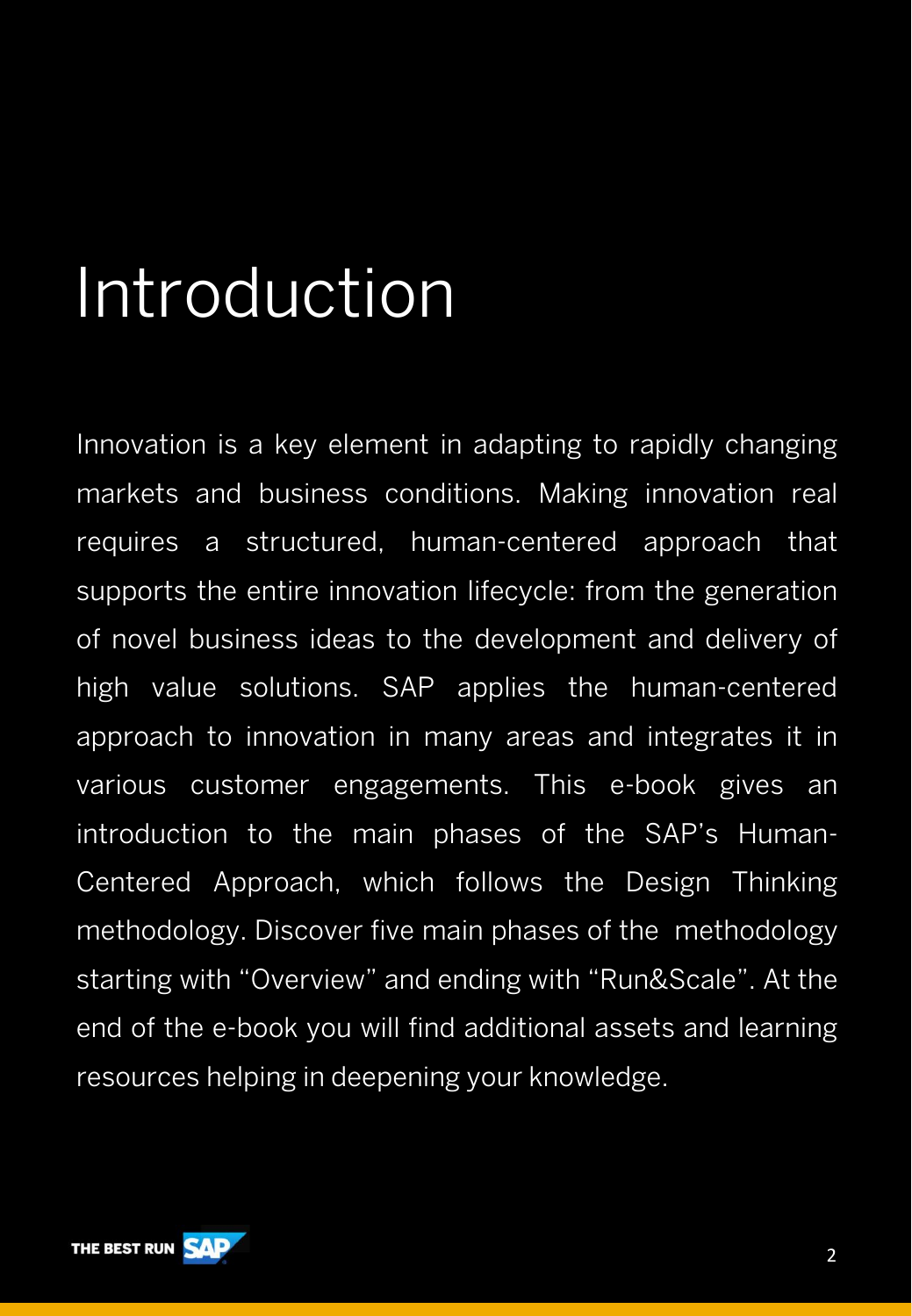### <span id="page-2-0"></span>Phase 1: Overview

# What you could learn from SAP´s proven Innovation methodology and how you start a DT project

SAP combined Design Thinking, User Experience Design and Enterprise Architecture into an easy to use innovation framework. If you want to understand how you could apply and use this framework to execute innovation projects in an agile way, this training is made for you. We will focus high level on the methodology and deep dive into the first phase of the approach, the so called Explore phase. This phase helps you to determine the sweet spot for innovation based on real business challenges and needs.





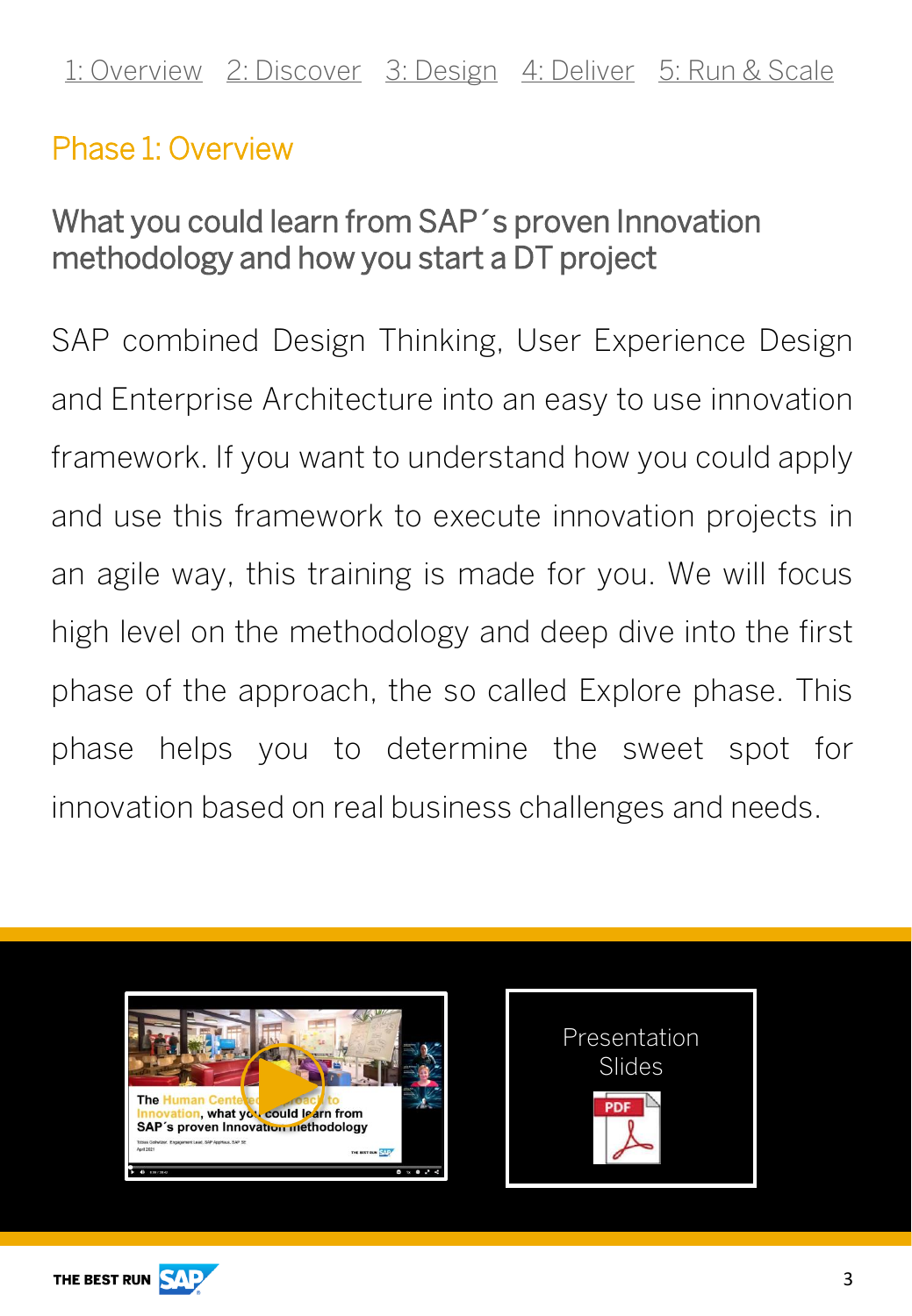#### <span id="page-3-0"></span>Phase 2: Discover

#### From Pain to Pleasure

The next phase of the Human Centered Approach to Innovation elaborates on how vital is to discover the exact problem and understand who really feels the pain. End users are put in the center of research. We investigate how we come to a problem description that is backed up by accurate research data, is actionable, and enables the co-innovation team to create meaningful, user-centric solutions.





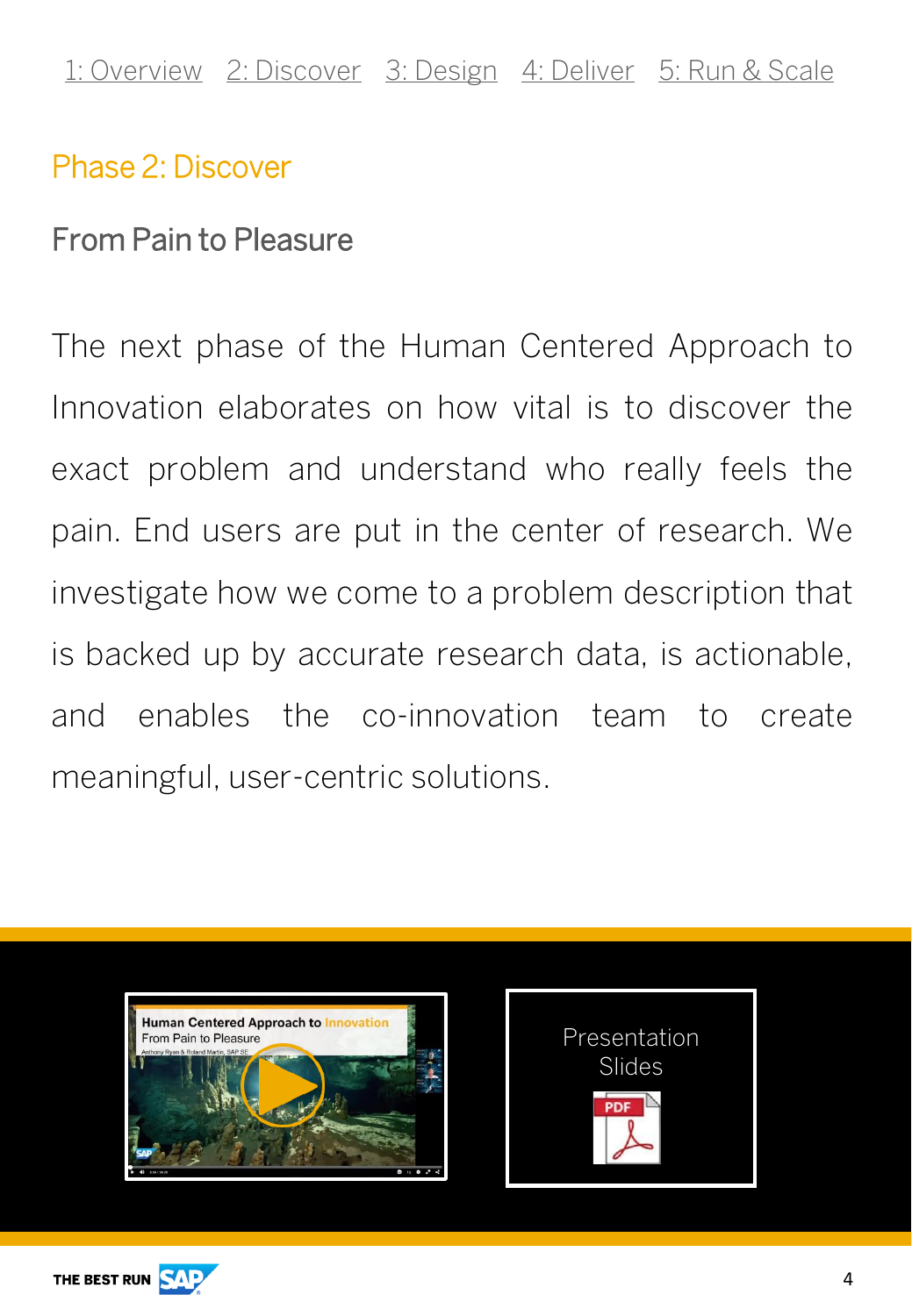### <span id="page-4-0"></span>Phase 3: Design

#### Craft Solutions that are Game Changers

We continue discovering the Human Centered Approach to Innovation and once root causes are discovered, the next step is to find a solution that addresses the problem and offers an improvement. We discuss ways to materialize innovative ideas and through iterations make them more and more tangible, accepting early failure along the way as a cheap and fruitful source for learning. Validating your ideas with end users and iterating on prototypes is at the heart of this invaluable process.





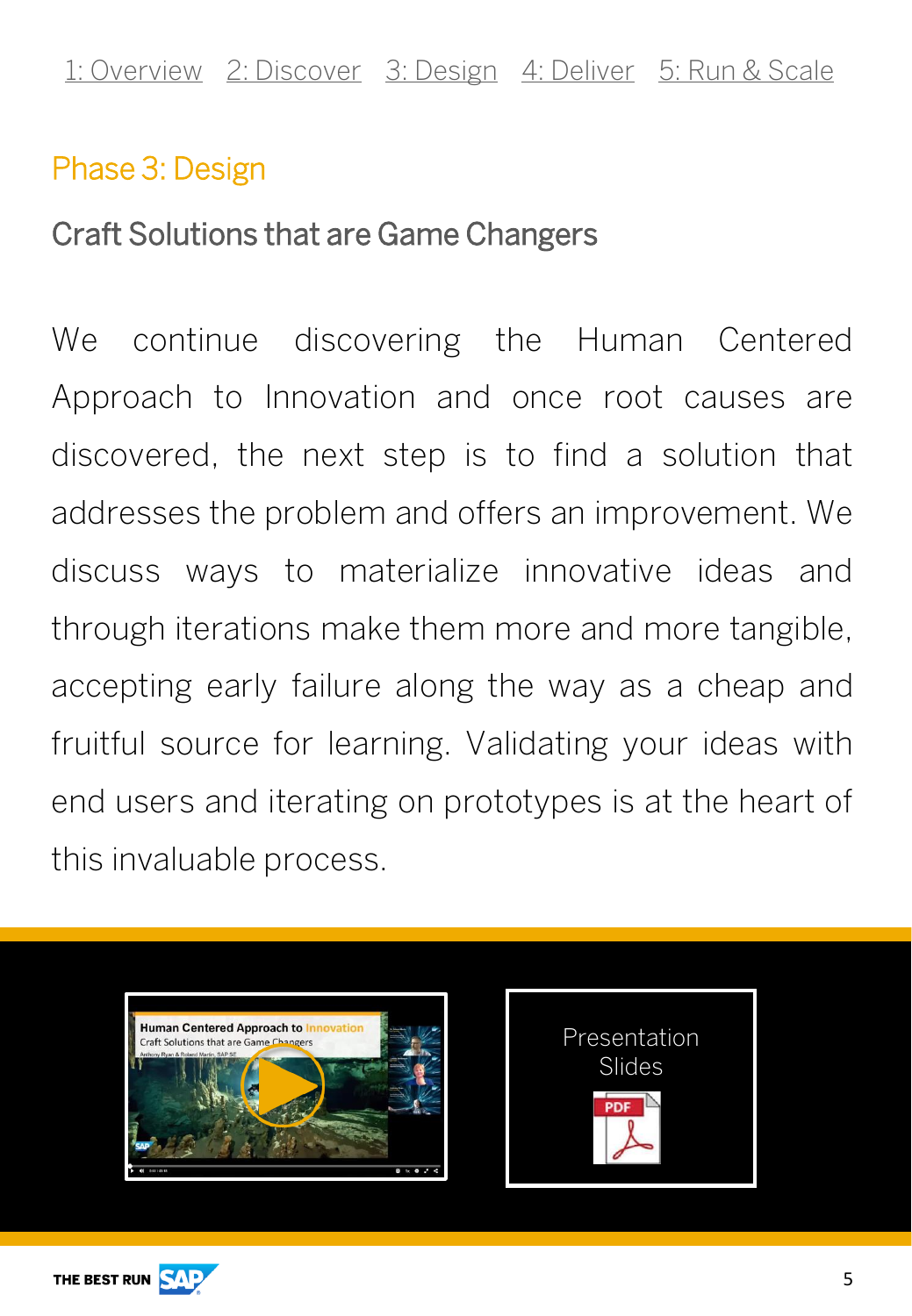#### <span id="page-5-0"></span>Phase 4: Deliver

From Vision to Reality – Take the Shortcut

We continue exploring the Human Centered Approach to Innovation and in this session we would like to concentrate on how to move from vision to reality. Ideas come from inspiration and are manifested in realworld solutions. In this talk, we outline how we and our customers craft products based on prototypes that come from co-innovation sessions, and how an iterative and adaptive process helps to achieve this.





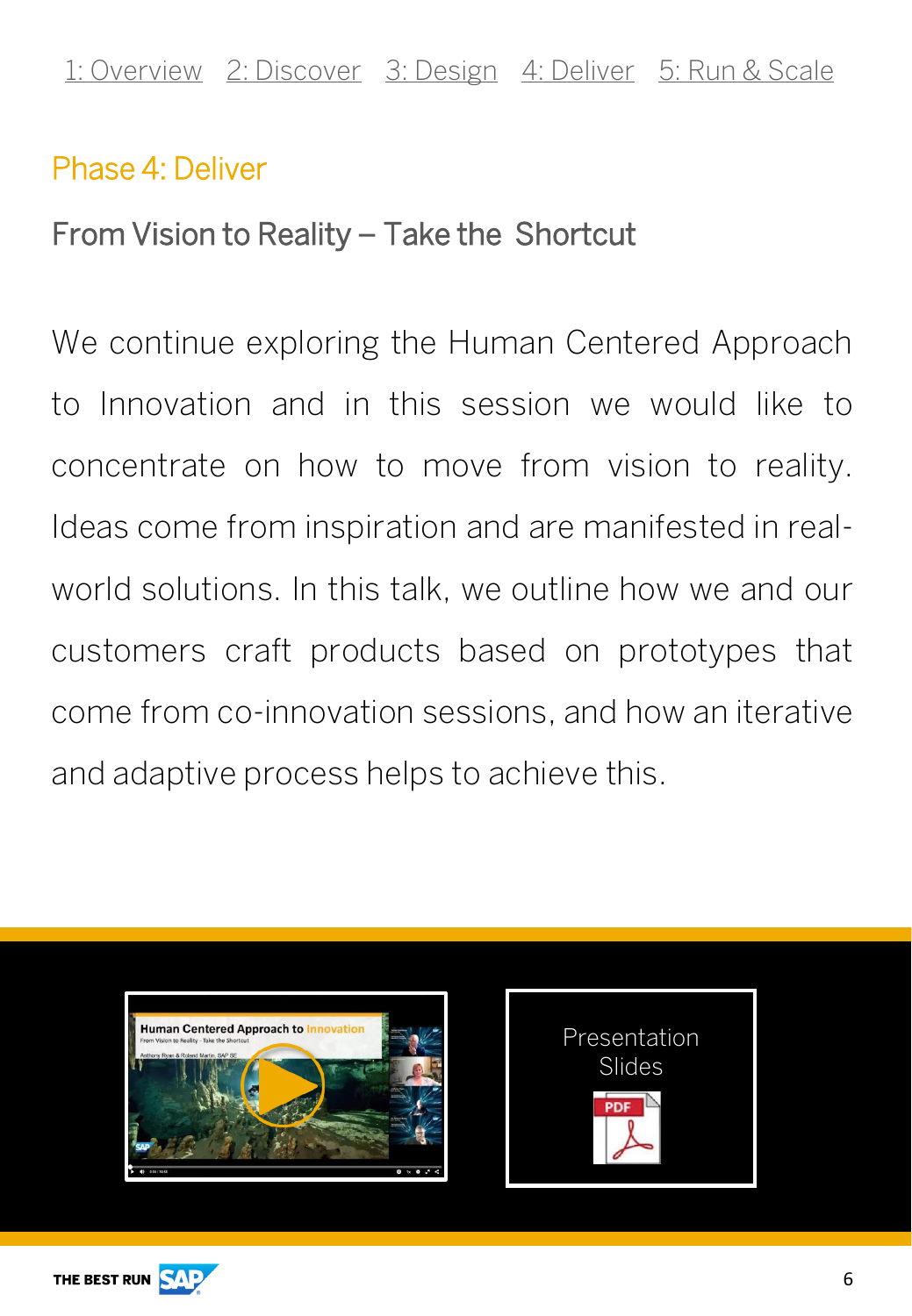# <span id="page-6-0"></span>Phase 5: Run and Scale

Innovating Industry

In the final session we outline how we co-innovate with groups of SAP customers to create solutions that help an entire industry. Many of our customers these days recognize the advantage of industry solutions over customer specific development, to the benefit of all in the given eco-sphere, partners, suppliers and of course our customers' customers.





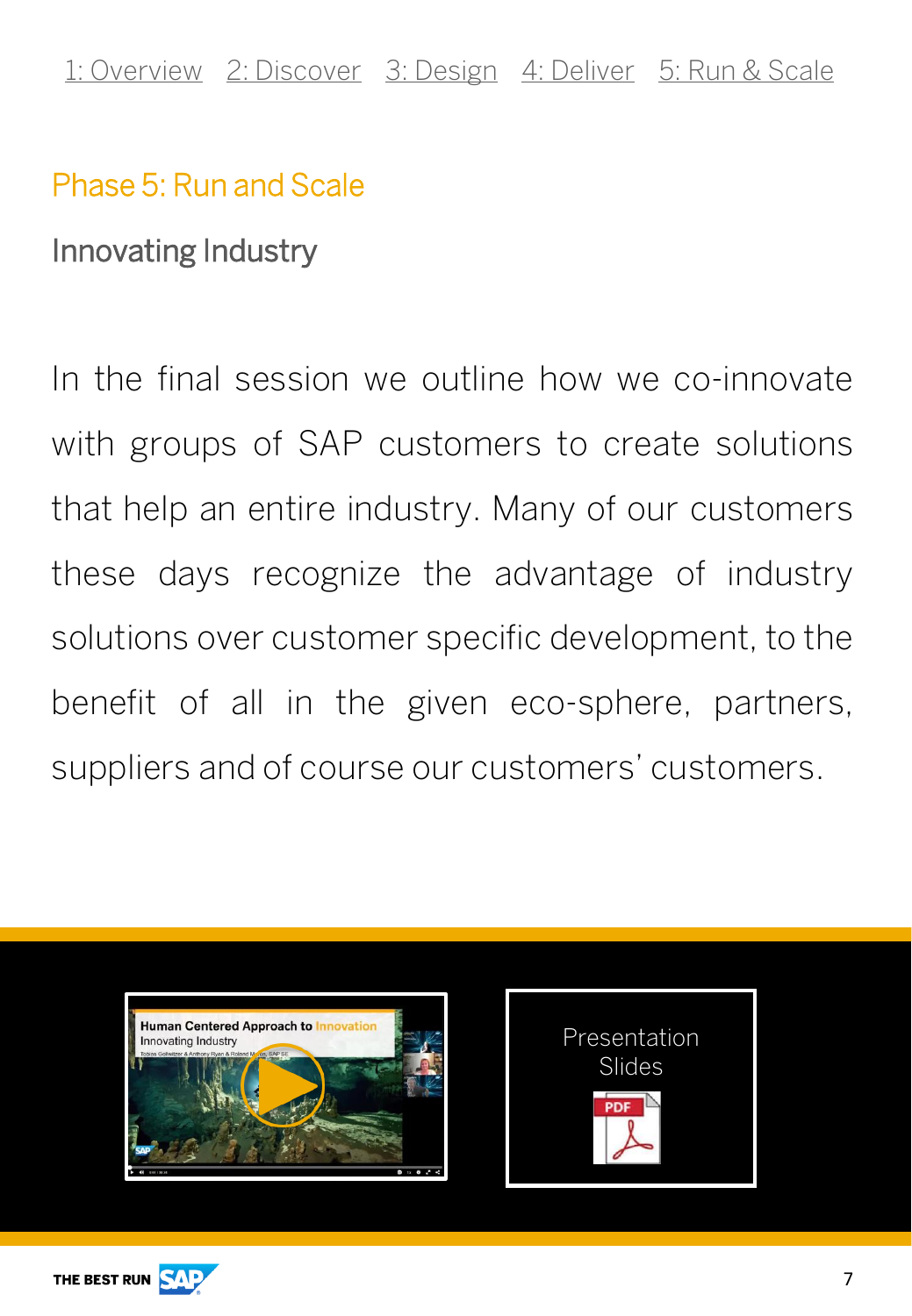# Additional assets

More on the SAP's Human-Centered approach to innovation:

<https://experience.sap.com/designservices/approach>

Customer stories and testimonials:

<https://experience.sap.com/designservices/work>

Overview of additional methods and tools:

<https://experience.sap.com/designservices/toolkit>